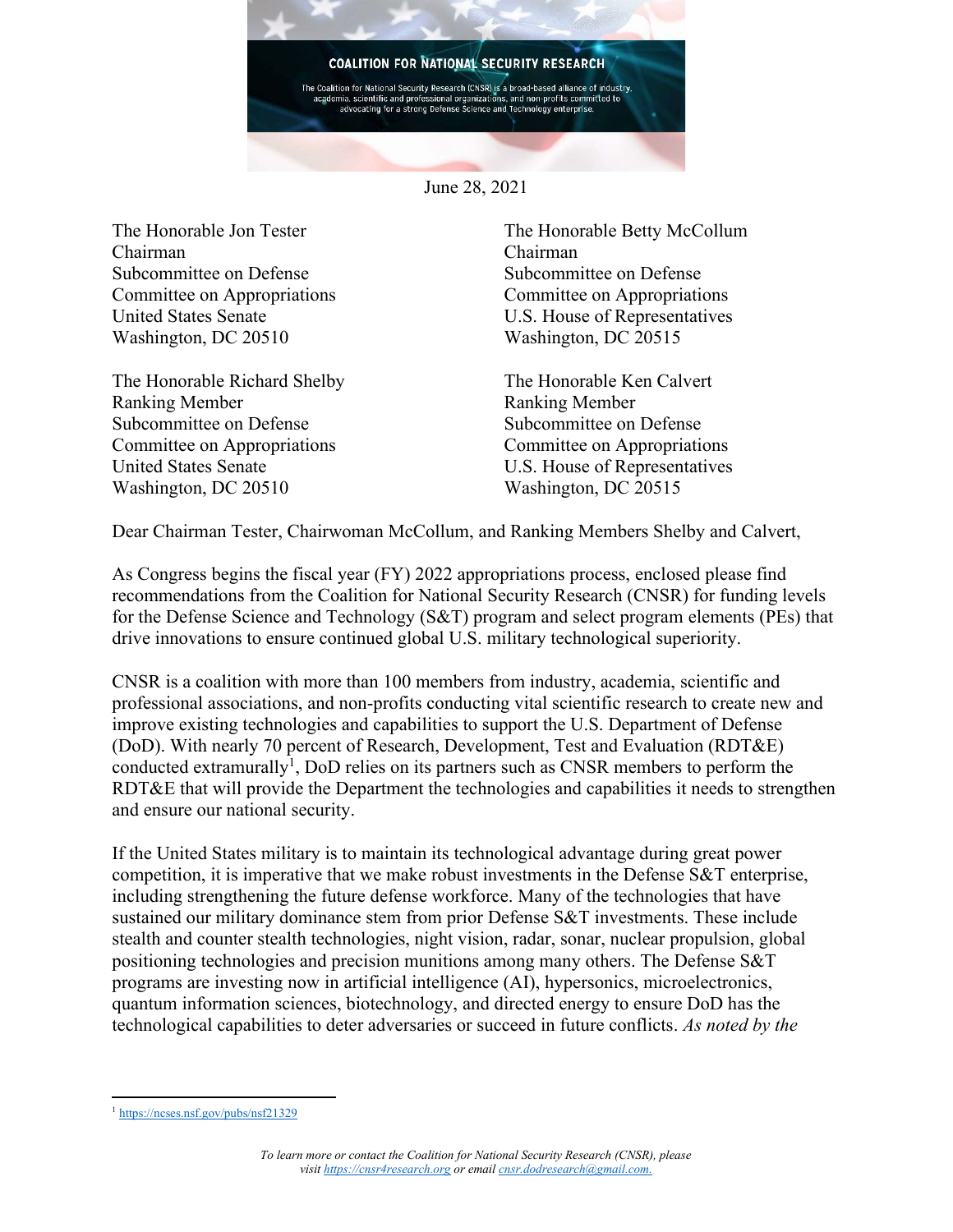*Defense Science Board (DSB), lower funding levels for Defense S&T could threaten the dominance of the U.S. military<sup>2</sup> .*

### *FY 2022 Budget Request for the Defense S&T Program*

The Biden-Harris Interim National Security Strategic Guidance states that the United States will double down on science and technology investments and support cutting-edge technologies and capabilities that will advance our military and national security in the future<sup>3</sup>. In addition, the National Defense Strategy *(NDS)* calls for establishing an unmatched twenty-first century national security innovation base and sustaining Joint Force military advantages<sup>4</sup>. Unfortunately, *the FY 2022 budget fails to meet the commitment in the Interim National Security Strategic Guidance and request the appropriate resources to implement the NDS.*

While the budget requests the largest Research, Development, Test and Evaluation (RDT&E) top line ever, it simultaneously calls for cutting Defense S&T funding within the larger portfolio by *13%* or more than *\$2.1 billion*. The budget also requests cutting defense basic research, the type of research that makes discoveries to enable future technologies and military capabilities, by *14.5%* or more than *\$388 million*. Furthermore, even the Office of Management and Budget documents that calculate research and development (R&D) slightly differently than DoD, demonstrate the cuts requested – *1%* cut for defense R&D; *11%* cut for defense basic research and 16% cut for defense applied research<sup>5</sup>. With China investing three times more annually in R&D than the U.S. and likely to be the world's top R&D performer in the near future<sup>6</sup>, now is not the time to cut funding for the DoD's primary programs that create new technologies and capabilities – as well as to help train the next generation defense workforce – to ensure the U.S. military maintains its global dominance.

The FY 2022 budget proposes more than just cutting the Defense S&T program below FY 2021 Congressionally enacted levels, it proposes to cut certain research programs below levels requested in the FY 2021 budget request. More specifically, DoD requested fewer resources compared to its last budget request for overall 6.1 defense basic research; Army University Research Initiatives; Army applied research; Navy basic research; Air Force basic research; Air Force applied research; DTRA Basic Research Initiatives; and Defense-Wide basic research. This de-emphasis on supporting the kind of research that maintains our technological and strategic advantage over adversaries developing advanced capabilities puts the military at a competitive disadvantage. Condoning this proposed budget will have many negative, sustained implications for our national security in the short-term and long-term.

*CNSR urges Congress to reject cuts requested in the FY 2022 budget for the Defense S&T program and increase funding by least 6% consistent with the recommendations from the National Defense Strategy Commission<sup>7</sup>; DSB<sup>8</sup>; National Security Commission on Artificial* 

<sup>2</sup> <https://dsb.cto.mil/reports/1990s/DefenseScienceandTechnologyBaseforthe21stCentury.pdf>

<sup>3</sup> <https://www.whitehouse.gov/briefing-room/statements-releases/2021/03/03/interim-national-security-strategic-guidance/>

<sup>4</sup> <https://dod.defense.gov/Portals/1/Documents/pubs/2018-National-Defense-Strategy-Summary.pdf>

<sup>&</sup>lt;sup>5</sup> [https://www.whitehouse.gov/wp-content/uploads/2021/05/ap\\_14\\_research\\_fy22.pdf](https://www.whitehouse.gov/wp-content/uploads/2021/05/ap_14_research_fy22.pdf)

<sup>6</sup> <https://ncses.nsf.gov/pubs/nsb20203>

<sup>7</sup> <https://www.usip.org/sites/default/files/2018-11/providing-for-the-common-defense.pdf>

<sup>8</sup> <http://www.dtic.mil/dtic/tr/fulltext/u2/a403874.pdf>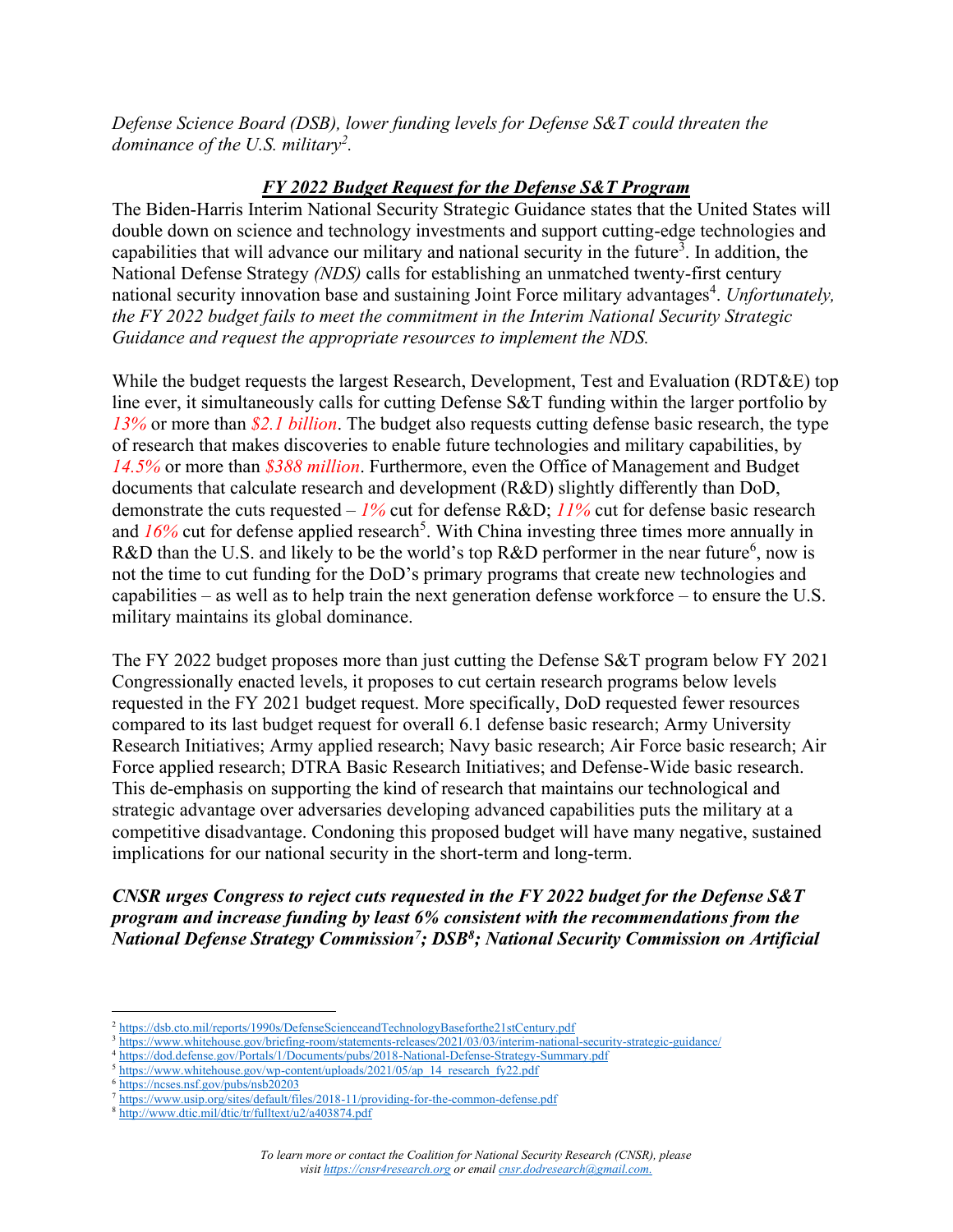*Intelligence (NSCAI)<sup>9</sup> ; National Academies<sup>10</sup>; CNAS<sup>11</sup>; House Armed Services Committee's Future of Defense Task Force<sup>12</sup>; Council on Competitiveness<sup>13</sup>; and American Academy of Arts and Sciences<sup>14</sup> .* 

### *Defense Basic Research PE Recommendations*

For decades, the defense basic research programs have provided the scientific breakthroughs to give the warfighter the weapons and infrastructure needed to succeed. Capabilities that help ensure our national security – such as advances in hypersonics testing, various quantum technologies, semiconductors critical to defense radar systems, solar cell efficiency, laser technologies, stealth capabilities, night vision, GPS, sonar, radar, precision munitions, biosensors, and near-real-time delivery of battlefield information – all derive from defense basic research. If we plan to succeed in this time of great power competition, we cannot underinvest in the long-term basic research that will provide U.S. military with new transformational capabilities.

Unfortunately, the FY 2022 budget request calls for slashing funding for defense basic research. It also requests Congress eliminate important regional capacity building and workforce development programs such as the Defense Established Programs to Stimulate Competitive Research (DEPSCoR). DoD often relies on scientists and engineers on an as-needed basis. It is critical that the Department support communities in states that typically are not involved in defense research -- not doing so could significantly slow down innovation and limit talent development opportunities for future scientists and engineers which are just beginning to emerge. As such, CNSR urges Congress to restore funding for DEPSCoR and other defense basic research programs mentioned in this letter.

#### *University Research Initiatives*

The FY 2022 budget request would cut University Research Initiatives (URIs) by more than *20%* which means funding at levels below 2005, adjusted for inflation. Given that universities and colleges perform the majority (55%) of DoD-funded basic research<sup>15</sup>, this type of research that creates paradigm shifts in DoD's technological capabilities, cutting URIs this significantly will not only harm defense innovation efforts, but also workforce development since basic research funding often attracts the most creative minds in fields of critical interest to  $DoD^{16}$ .

A program within URIs, the Multidisciplinary University Research Initiative (MURI) regularly produces revolutionary new military technologies and has become an essential skunkworks for create innovation<sup>17</sup>. Domestic semiconductor manufacturing, advances in quantum computing and communication, military drones, nanotechnology, sensors enabling navigation in GPS compromised environments, counter-stealth capabilities, enhanced optical sensing for

<sup>9</sup> <https://www.nscai.gov/wp-content/uploads/2021/03/Full-Report-Digital-1.pdf>

<sup>&</sup>lt;sup>10</sup> <https://www.nap.edu/catalog/11463/rising-above-the-gathering-storm-energizing-and-employing-america-for>

<sup>&</sup>lt;sup>11</sup> <https://www.cnas.org/publications/commentary/sharpening-the-u-s-militarys-edge-critical-steps-for-the-next-administration>

<sup>12</sup> [https://armedservices.house.gov/\\_cache/files/2/6/26129500-d208-47ba-a9f7-25a8f82828b0/6D5C75605DE8DDF0013712923B4388D7.future](https://armedservices.house.gov/_cache/files/2/6/26129500-d208-47ba-a9f7-25a8f82828b0/6D5C75605DE8DDF0013712923B4388D7.future-of-defense-task-force-report.pdf)[of-defense-task-force-report.pdf](https://armedservices.house.gov/_cache/files/2/6/26129500-d208-47ba-a9f7-25a8f82828b0/6D5C75605DE8DDF0013712923B4388D7.future-of-defense-task-force-report.pdf)

<sup>13</sup> <https://www.compete.org/reports/all/202>

<sup>&</sup>lt;sup>14</sup> [https://www.amacad.org/sites/default/files/publication/resources/Perils-of-Complacency\\_Full-Report\\_1.pdf](https://www.amacad.org/sites/default/files/publication/resources/Perils-of-Complacency_Full-Report_1.pdf)

<sup>15</sup> <https://ncses.nsf.gov/pubs/nsf21329>

<sup>16</sup> <https://dsb.cto.mil/reports/2010s/BasicResearch.pdf>

<sup>17</sup> <https://www.ida.org/idamedia/Corporate/Files/Publications/IDA.../STD/D-5361.pdf>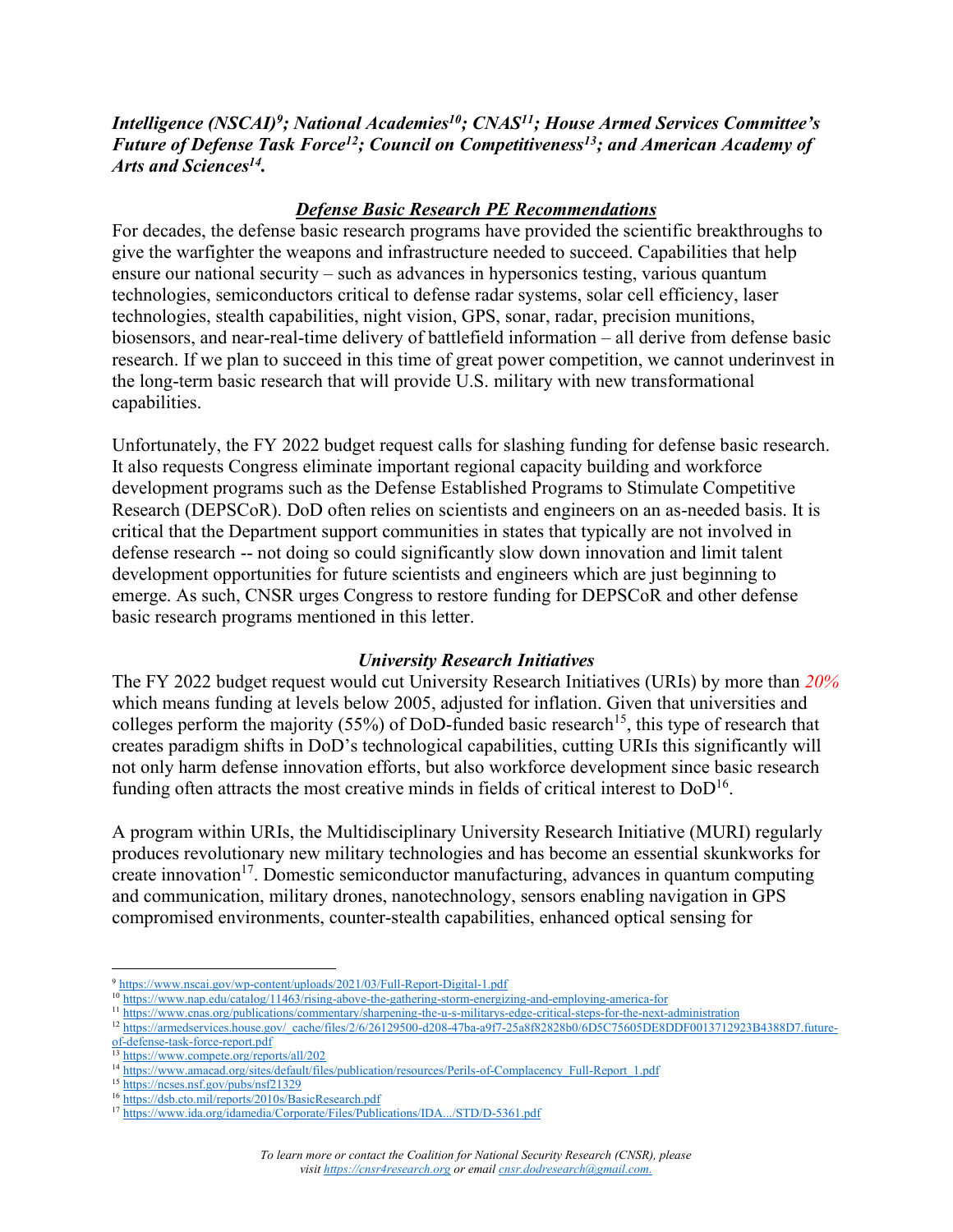intelligence, surveillance, and reconnaissance (ISR) missions, biological detection capabilities and explosive detection capabilities all stem from MURI-sponsored university basic research.

Unfortunately, the FY 2022 budget request proposes to fund MURIs at levels below FY 2005, adjusted for inflation. This will only exacerbate the fact that the program is already dramatically underfunded. *According to DoD, the MURI program received 365 proposals in FY 2020 but was only able to make 26 awards – leaving 339 proposals unfunded including 32 potentially gamechanging research projects that were determined to be worthy of funding but were not due to a lack of appropriations.* Not funding potentially revolutionary defense scientific research will hurt our ability to maintain global military technological superiority.

In addition, the situation is similar for the Defense University Research Instrumentation Program (DURIP), which provides infrastructure and equipment support to build universities' capacity to conduct defense-relevant research. The FY 2022 budget request proposes to fund DURIP at levels below FY 2010, adjusted for inflation, further underfunding this program. *According to DoD, the DURIP program received 724 proposals in FY 2020 but was only able to make 172 awards – leaving a staggering 552 proposals unfunded including 229 critical infrastructure and equipment projects that were determined to be worthy of funding but were not funded due to a lack of appropriations.* If universities and colleges do not have the infrastructure and equipment necessary to do unique defense research, the DoD will potentially lose its biggest source of support for developing new capabilities.

#### *Minerva Research Initiative*

The Minerva Research Initiative is DoD's signature social science basic research program that funds university-led teams to address problems of strategic importance to U.S. national security. As noted by DoD officials, because many national security challenges impact or are driven by complex social dynamics, Minerva is an important source of new ideas to better understand social, behavioral, cultural, and political considerations that are inherent to our security and stability. Despite its importance, the FY 2022 budget request cuts funding for Minerva from \$17 million to only *\$4 million* within the Defense-Wide Basic Research Initiatives PE.

This cut is shortsighted for two main reasons. First, Minerva's research is aligned with and critical to carrying out the *NDS* in support of Department-wide priorities. Recently funded Minerva projects, such as "Russian Disinformation and Propaganda Campaigns" and "Empirical Analysis for Meeting Great Power Challenges" have given DoD unique insights that help shape future national security policies and better position the warfighter to navigate a complex global environment. Second, Minerva is another underfunded defense basic research program. *According to DoD, in FY 2019, Minerva received 180 applications but only funded 15 – at least 6 projects were determined to be worthy of funding but were not funded due to a lack of appropriations.*

# *Defense Applied Research PE Recommendations*

Basic scientific research is just the first step in creating new or improving existing military technologies. Researchers, scientists, and engineers must apply the fundamental knowledge learned from basic research to solve complex military problems and develop the systems and components for potential solutions. To that end, we propose to highlight the success of the Defense-Wide Manufacturing Science & Technology PE, which the FY 2022 budget requests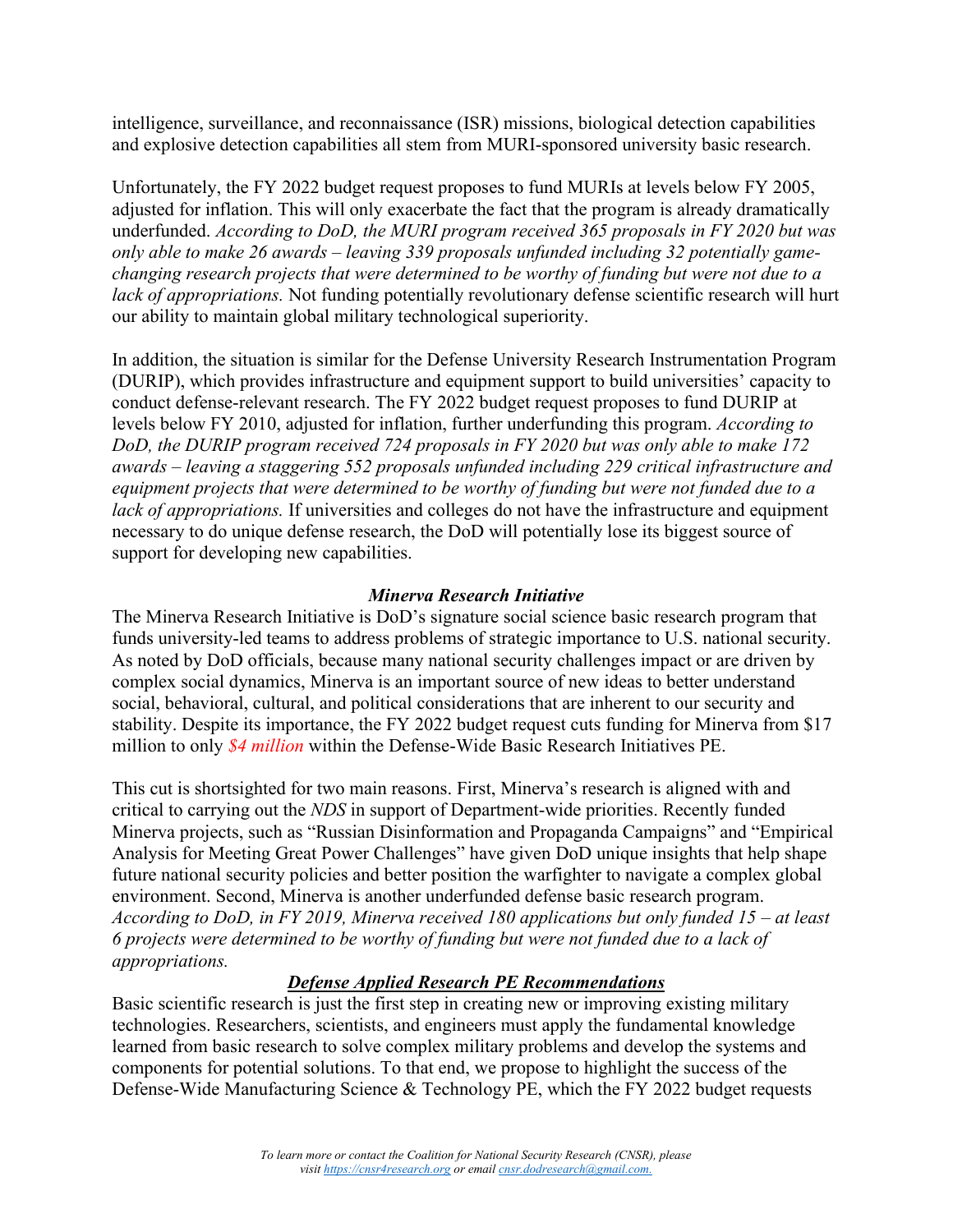cuts of *45%*. This PE provides DoD's contributions to the Manufacturing USA Institutes that help move discoveries from the nation's universities and research laboratories to the defense industrial base while strengthening the U.S. workforce. For example, DoD-funded institutes have demonstrated enhanced heat exchange capabilities for additive manufacturing, addressed cybersecurity supply chain issues, reduced weight of armor for military ground vehicles, and developed a first-of-its-kind advanced functional fiber to enable underwater communications<sup>18</sup>. In FY 2019, the Manufacturing USA Institutes conducted 561 major applied research and development projects of high priority to broad industry sectors. In addition, the network had more than 32,000 workers and students participate in education and workforce development activities. The Manufacturing USA Network is an example of a program supporting implementation of the *NDS* to enhance the domestic manufacturing and the defense industrial base.

#### *Defense Advanced Research Projects Agency (DARPA) Recommendations*

DARPA's ability to create truly revolutionary new capabilities is well documented. AI, microelectronics, speech recognition, touchscreen displays, unmanned aerial vehicles, and advanced wireless capabilities all stem from DARPA-funded research. DARPA has worked with the academic community to create the Internet, computer chips critical to AI systems, selfdriving cars, stealth technologies, metamaterials, and neuro-prosthetics. More recently, DARPA's research was partially responsible for developing RNA-based vaccines, which have been critical in the global response to COVID-19<sup>19</sup>. It is safe to say that the world would be a different place without DARPA-enabled research. CNSR strongly supports robust funding for DARPA.

#### *Defense Medical Research Recommendations*

In order to maintain a strong military, the U.S. must have healthy individuals, families, and soldiers. Therefore, it is imperative for DoD to continue its contribution to preventions, treatments, and cures for diseases that affect the women and men in the military, their families, veterans, and the broader public. Additionally, defense medical research advances in battlefield medicine also contribute to civilian medical practices including in the areas of regenerative medicines, vaccine developments, and emergency field treatments. For all these reasons, CNSR is particularly supportive of the Congressionally Directed Medical Research Programs (CDMRPs), which fund high-risk, high-impact research that is complementary but not duplicative of efforts at other federal agencies. *Unfortunately, in FY 2019, these programs provided highly competitive as CDMRPs had an average success rate of just 15% - leaving more than 5,900 proposals unfunded<sup>20</sup> .*

In closing, thank you in advance for your commitment to a robust Defense S&T program in FY 2022. Please do not hesitate to contact me if CNSR can be of any service to you.

Sincerely,

John Latini Chairman

<sup>18</sup> <https://www.nist.gov/publications/manufacturing-usa-20192020-highlights-report>

<sup>19</sup> <https://www.appropriations.senate.gov/imo/media/doc/Tompkins%20Statement%20For%20The%20Record.pdf>

<sup>20</sup> <https://cdmrp.army.mil/pubs/annreports/2020annrep/2020annreport.pdf>